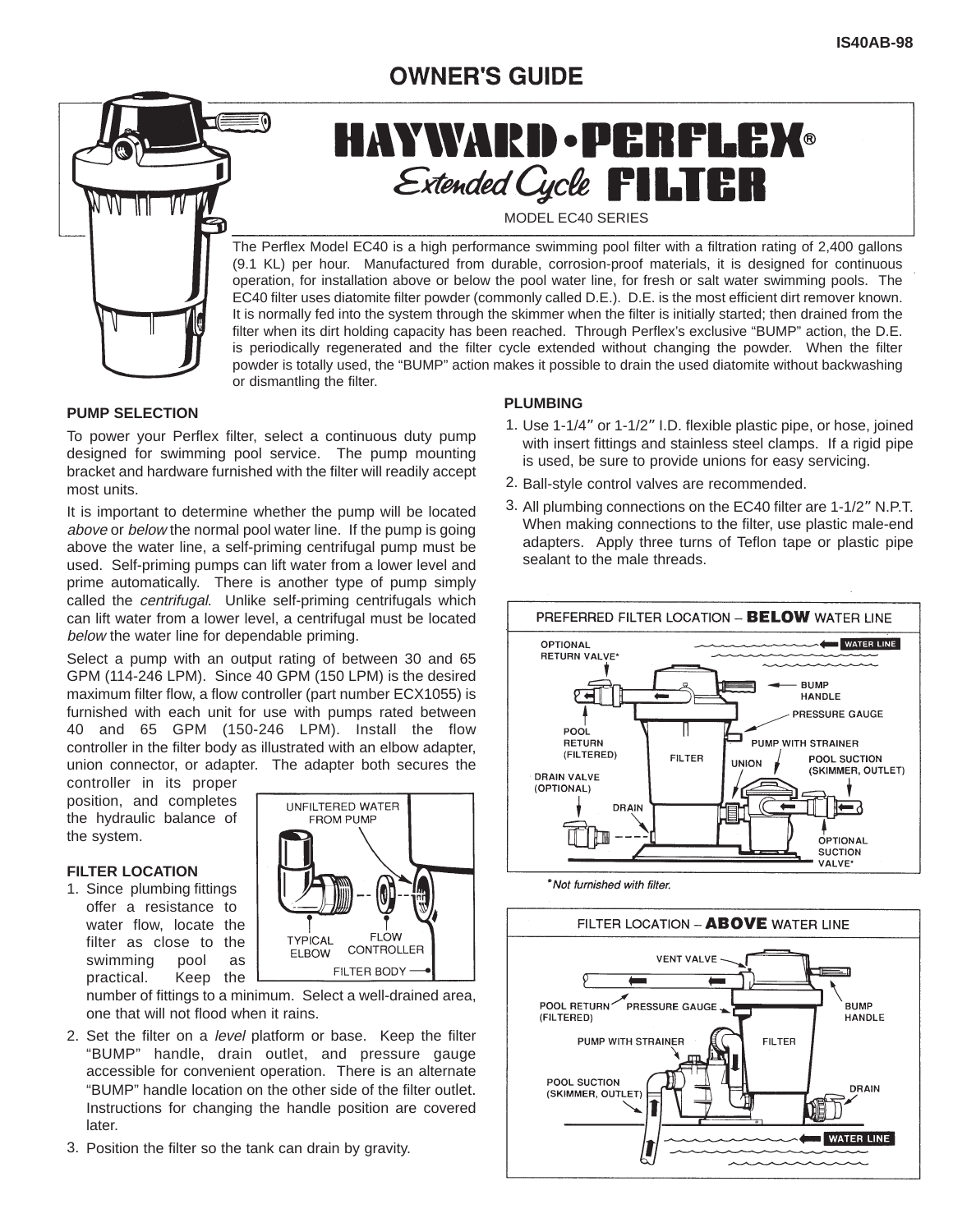#### **SPECIFICATIONS**

| <b>MODEL</b> | <b>EFFECTIVE</b><br><b>FILTRATION</b>    |  | <b>DESIGN FLOW RATE</b> |            |                  |            | <b>PRESSURE LOSS AT</b><br><b>DESIGN FLOW RATE</b> |                   |               |                   | <b>MAXIMUM</b><br><b>WORKING</b> |                    | <b>REQUIRED CLEARANCE</b> |  |                                 |       |
|--------------|------------------------------------------|--|-------------------------|------------|------------------|------------|----------------------------------------------------|-------------------|---------------|-------------------|----------------------------------|--------------------|---------------------------|--|---------------------------------|-------|
| NO.          | <b>AREA</b>                              |  | <b>RESIDENTIAL</b>      |            | <b>PUBLIC</b>    |            | <b>RESIDENTIAL</b>                                 |                   | <b>PUBLIC</b> |                   | <b>PRESSURE</b>                  |                    | <b>SIDE</b>               |  | <b>ABOVE</b>                    |       |
| <b>EC40</b>  | 19 ft. <sup>2</sup>   1.8 m <sup>2</sup> |  | 38<br><b>GPM</b>        | 144<br>.PM | 38<br><b>GPM</b> | 144<br>∟PM | 2<br>PSI                                           | 0.2<br><b>BAR</b> | PSI           | 0.2<br><b>BAR</b> | 50<br>PSI                        | 3.45<br><b>BAR</b> |                           |  | 12 inch $30 \text{ cm}$ 18 inch | 46 cm |

**NOTE: ANSI/NSPI-4 Article V, standard for above-ground and on-ground pools, advises that components such as the filtration system, pumps and heater be positioned so as to prevent their being used as a means of access to the pool by young children.**

#### **PARTS MODEL EC40 SERIES FILTER**

| REF.<br>NO.     | PART NO.        | <b>DESCRIPTION</b>                                  | NO.<br>REQ'D.  |
|-----------------|-----------------|-----------------------------------------------------|----------------|
| 1               | EC1006          | <b>Bump Mechanism Cover</b>                         | 1              |
| 2               | EC1033B         | Filter Head w/Vent Valve                            | 1              |
| 3               | ECX10344        | Filter Body w/Flow Diffuser                         | $\mathbf{1}$   |
| 4               | <b>ECX1321A</b> | Vent Valve w/O-Ring                                 | 1              |
| 5               | ECX1011         | <b>Thrust Washer</b>                                | $\overline{2}$ |
| 6               | ECX1040         | <b>Bump Handle Assembly</b>                         | 1              |
| 7               | <b>ECX1037B</b> | <b>Bump Handle Grip</b>                             | 1              |
| 8               | ECX100Z9        | Pivot Pin                                           | $\overline{1}$ |
| 9               | ECX4236         | <b>Shoulder Screw</b>                               | 1              |
| 10              | <b>ECX4249</b>  | Locknut                                             | 1              |
| 11              | ECX1009         | <b>Bump Shaft</b>                                   | 1              |
| 12              | ECX9611246      | O-Ring                                              | 2              |
| 13              | ECX1014         | Retainer                                            | $\overline{2}$ |
| 14              | ECX10271        | <b>Filter Head Screw</b>                            | 12             |
| 15              | ECX176855       | <b>Filter Head Nut</b>                              | 12             |
| 16              | <b>ECX1077</b>  | Washer                                              | 12             |
| 17              | <b>ECX1004</b>  | Tube Sheet (Top or Bottom)                          | $\overline{2}$ |
| 18              | ECX1003         | Diaphragm Gasket                                    | 1              |
| 19              | ECX1031         | Flex-Tube <sup>™</sup> Assembly                     | 72             |
| 20              | SPX1500N1       | <b>Tube Sheet Screw</b>                             | 12             |
| 21              | SPX1500Y1       | <b>Tube Sheet Nut</b>                               | 12             |
| 22a             | SP0723          | 1-1/2" Ball-Type Drain Valve                        | 1              |
| 22 <sub>b</sub> | <b>SPX1022C</b> | Plug w/Gasket                                       | 1              |
| 23              | EC2708          | Pressure Gauge                                      | $\overline{1}$ |
| 24              | ECX1005         | <b>Flow Diffuser</b>                                | 1              |
| 25              | <b>ECX4077B</b> | <b>Check Valve</b>                                  | 1              |
| 26              | <b>ECX1028</b>  | Decal - Operation                                   | $\mathbf{1}$   |
| 27              | ECX1055         | <b>Flow Controller</b>                              | 1              |
| ---             | ECX1035         | Flex-Tube Nest (Incls. 5, 9,<br>10, 11, 14 thru 15) | 1              |

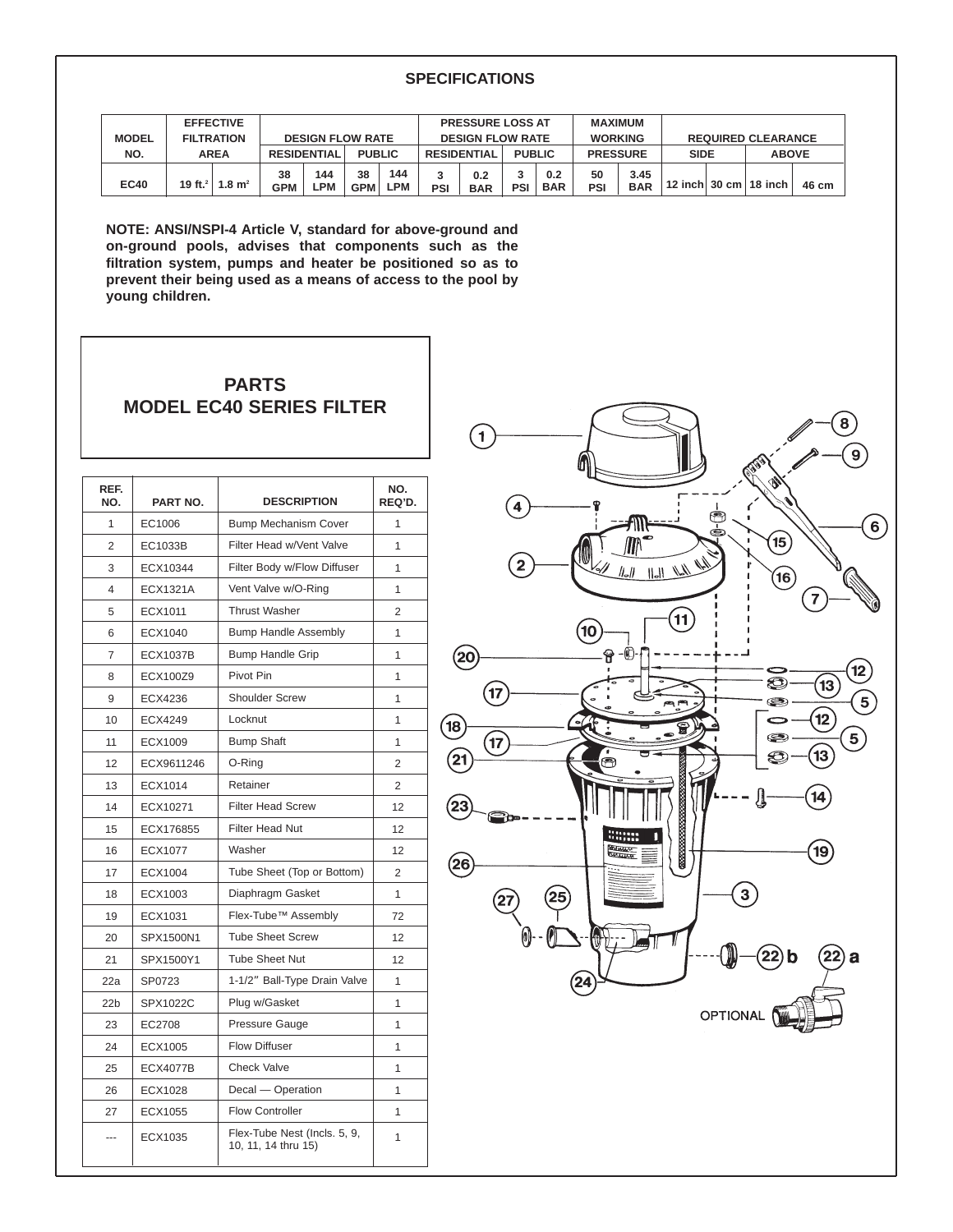Screw the fitting into the thread hand tight; then, using a wrench, tighten one more full turn. Additional tightening is unnecessary and could result in broken or damaged fittings.

- 4. Refer to the diagrams for suggested valving.
- 5. Connect the pool suction plumbing between the skimmer, pool outlet, etc., and the pump.
- 6. Install the pool return plumbing.
- 7. A drain plug, with gasket, is furnished with each filter and is all that is needed for complete filter draining. If desired however, drain piping may be extended from the filter by using an appropriate length of 1 1/2" pipe. Piping must slope away from the filter so the tank can drain by gravity. DO NOT use roll-flat type hose for drain piping.

#### **BEFORE STARTING THE FILTER**

Obtain a supply of operating chemicals, D.E., and a pool 1. test kit. Use only the swimming pool grades of D.E., such as:

CELATOM . . . . . . . . . . . Eagle Pitcher Industries, Inc. AQUA-CEL . . . . . . . . . . . Johns-Manville Products Corporation DICALITE 4200 . . . . . . . Grefco, Inc. WITCO . . . . . . . . . . . . . . Witco Corporation

2. Superchlorinate the pool water by adding unstabilized granular or liquid chlorine. Stabilized forms of chlorine are recommended for normal daily use after the initial clean up of the water. Follow chemical manufacturer's recommendations for superchlorination and daily use.

#### **STARTING THE FILTER**

Close the filter drain and the vent valve. **Caution: All suction and discharge valves must be open when starting the pump. Failure to do so could cause severe personal injury and/or property damage.**

Prime and start the pump following the manufacturer's instructions. Air trapped in the system will automatically vent to the pool. When there is a steady flow of water returning to the pool, the filter is ready for precoating. DO NOT operate the filter for more than one minute without the precoat charge.

#### **PRECOATING**

Scoop 4 lbs. (1.8 kgs.) of diatomite into the system through the skimmer as fast as the plumbing will take it. Note and record the pressure gauge reading after the diatomite has been added. This is the "precoat pressure."

#### **FILTERING**

Filtration starts as soon as the filter has been precoated. As the filter removes dirt from the pool water, the accumulated dirt causes a resistance to flow. As a result, the gauge pressure will rise and flow will decrease. When the pressure rises 7-10 psi (.49-.70 Bar) above the precoat pressure, regenerate the filter.

#### **REGENERATION (Extending the Cycle)**

Stop the pump. Move the bump handle down slowly, then up briskly. Repeat 3 times. Restart the pump and filtration will resume at near the original flow and pressure.

After each regeneration, and until the filter is cleaned, there may be a slight increase in the starting pressure. This is the result of dirt accumulating within the filter and is completely normal.

#### **CLEANING**

Cleaning is recommended when the gauge pressure rises more than 10 psi (.70 Bar) in less than a 24 hour period or when cloudy water returns to the pool for more than 30 seconds after regeneration. To clean, first stop the pump, then move the bump handle down slowly, then up briskly. Repeat 8 times. Open the filter drain and open the vent valve (Note: if the filter is installed below the pool water line, close the suction and return valves) and allow water and dirt to empty completely.

After the filter has drained, and with the drain still open, run the pump for a few seconds to flush out any dirt remaining in the bottom of the filter. (Note: If the filter is installed below the pool water line, opening the *suction* valve for a few seconds with the pump off will adequately flush the unit.)

Close the filter drain and the vent valve. Open the suction and return valves (when used). Start the pump and let the filter fill with water and repeat the CLEANING procedure. This completes the cleaning phase. The filter is now ready for recharging. Proceed as in STARTING THE FILTER and PRECOATING.

#### **VACUUMING**

Vacuuming can be performed directly into the filter whenever needed. For fastest results, regenerate the filter before and after each vacuuming operation.

#### **TO CHANGE BUMP HANDLE POSITION**

- 1. Remove the bump handle grip. Carefully pry the bump cover from the head retaining groove and slide the cover off the handle.
- 2. Using a drift (or 10 penny nail), tap the pivot pin out of the filter head anchor point, freeing the end of the handle.
- 3. Rotate the bump handle to the alternate position and align the handle and the head anchor holes. Tap the pivot pin in place.
- 4. Reinstall the bump cover and grip.

#### **PREVENTIVE MAINTENANCE**

While Perflex filters are basically resistant to the difficulties often encountered as a result of chemical build-up in swimming pools, it is important to keep in mind that the mineral content in a pool increases every day as a result of the chemicals added and the normal water evaporation process. If the concentration of minerals is allowed to get too high, the minerals will form deposits on the Flex-Tubes inside the filter, and will eventually result in shortened filter cycles. To guard against this, a yearly chemical cleaning (soaking) of the Flex-Tube assembly is suggested. Use commercially available 20% muriatic acid added to water in 1 to 1 ratio; or use other commercial filter element cleaner mixed according to the package instructions. Use a plastic container and take extreme caution when handling cleaning agents as they can be harmful to the eyes, skin and clothing. After cleaning, thoroughly flush all affected parts with cold water.